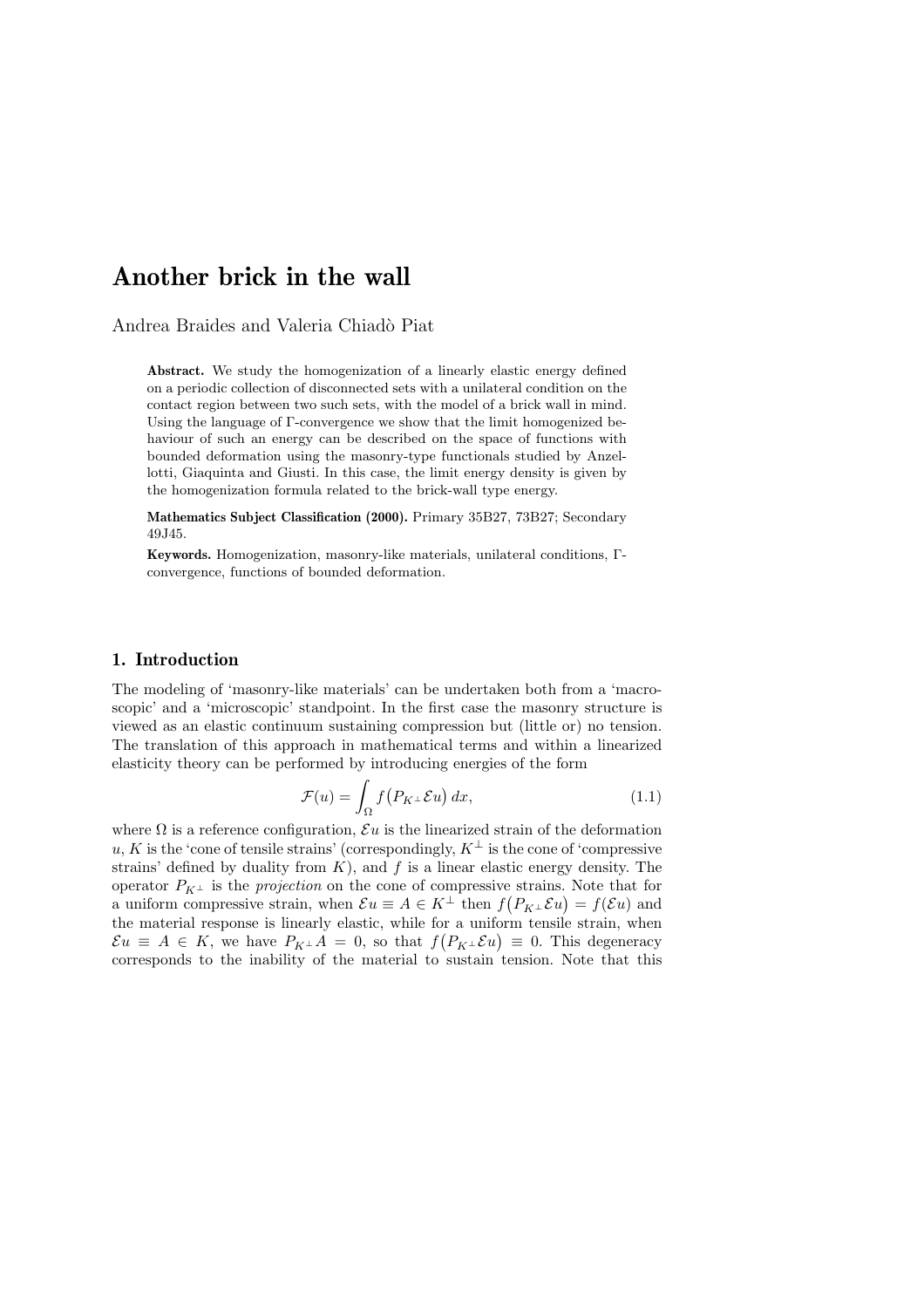degenerate behaviour renders the problem mathematically ill-posed, so that in order to solve some problems involving the energy  $\mathcal F$  within the framework of the direct methods of the Calculus of Variations, it is necessary to extend the definition of F to the space  $BD(\Omega)$  of functions of bounded deformations on  $\Omega$  consisting of functions whose distributional strain Eu is a measure.

Conversely, a masonry structure can be described 'microscopically' as a domain with a structure of a brick wall, with (linear) elastic elements that can be detached from one another at the expense of no energy, but satisfy some unilateral condition at their common boundaries. In the simplest situation, by taking as a model the geometry in Fig. 1, we can consider a periodic 2-dimensional closed set B (in that figure, the union of the boundary of the rectangles in the reference configuration) that subdivides the reference configuration  $\Omega \setminus B$  into connected sets. On each of these subsets the material is linearly elastic; i.e., upon possibly changing the norm on the space of symmetric matrices, the energy density of a deformation u is simply  $\|\mathcal{E}u\|^2$ . If we denote by  $\nu(x)$  the normal to B at a point  $x$  (that we assume exists almost everywhere with respect to the surface measure) and by  $u^{\pm}(x)$  the traces on both sides of B at x (that exist almost everywhere since automatically  $u \in H^1(\Omega \setminus B)$  then a unilateral condition can be again expressed by considering a cone of matrices  $K_0$  and requiring that

$$
(u^+(x) - u^-(x)) \otimes \nu(x) \in K_0 \tag{1.2}
$$

for a.e.  $x \in B$ . This expression includes for example the constraints  $\langle u^+(x)$  $u^-(x), \nu(x) \geq 0$  or  $u^+(x) - u^-(x) = \lambda \nu(x)$  with  $\lambda \geq 0$  a.e. on B, that express a linearized condition of impenetrability.



Figure 1. Admissible deformation for a brick wall

In this paper we make a connection between the two standpoints described above by showing that the first 'macroscopic' model can be obtained by homogenization of the second 'microscopic' one. Namely, we introduce a small parameter  $\varepsilon$  and consider the energies

$$
\mathcal{F}_{\varepsilon}(u) = \int_{\Omega \setminus \varepsilon B} ||\mathcal{E}u||^2 dx \qquad (u^+ - u^-) \otimes \nu^{\varepsilon} \in K_0 \text{ a.e. on } \varepsilon B \tag{1.3}
$$

 $(\nu^{\varepsilon}(x))$  is a fixed normal to  $\varepsilon B$  in x), and we show that these energies Γ-converge as  $\varepsilon \to 0^+$  to an energy  $\mathcal{F}_{\text{hom}}$  of the form  $(1.1)$  (more precisely, its extension to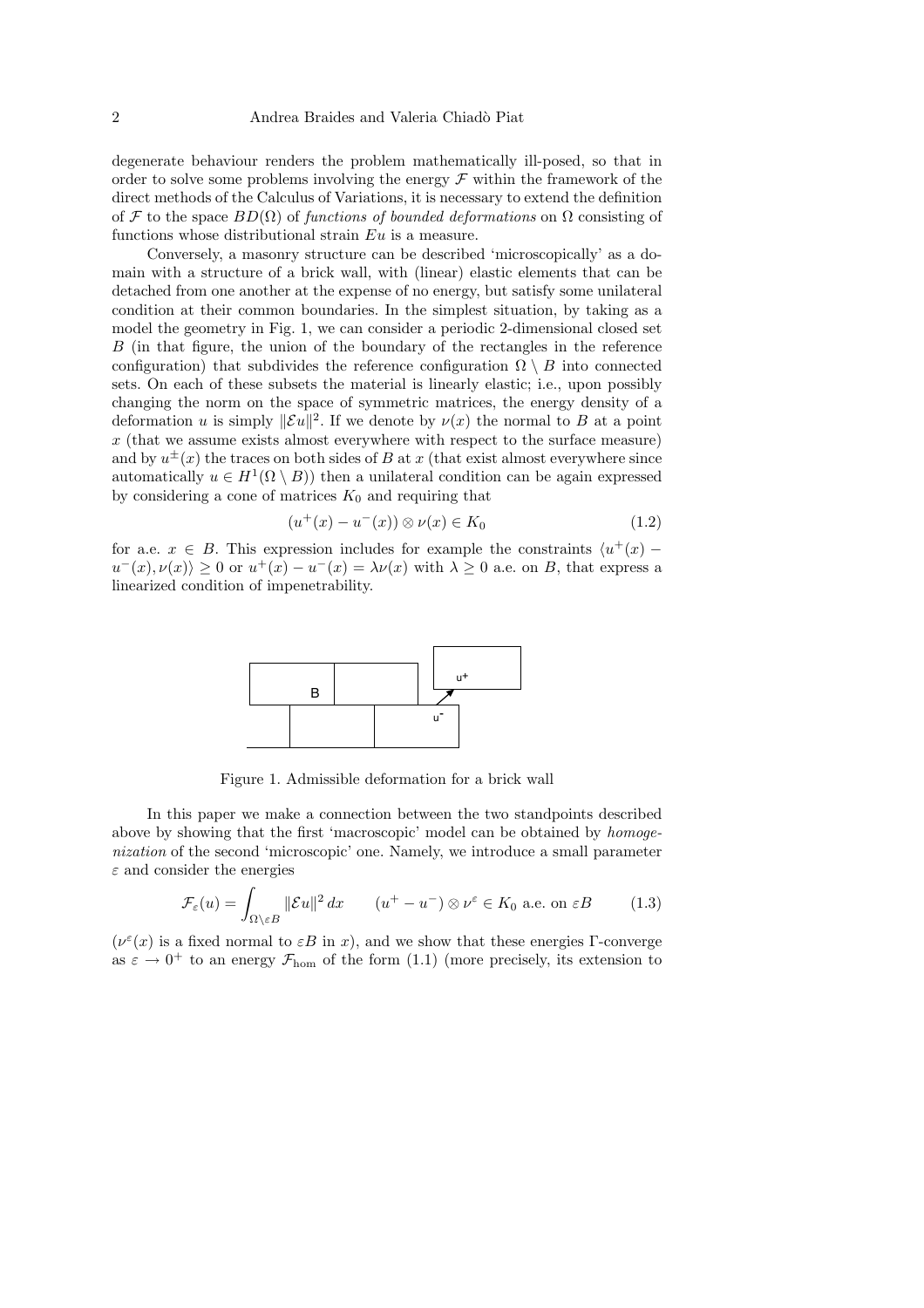$BD(\Omega)$ ) that may be written as

$$
\mathcal{F}_{\text{hom}}(u) = \int_{\Omega} f_{\text{hom}}(P_{K_{\text{hom}}^{\perp}} \mathcal{E}u) dx, \tag{1.4}
$$

where the cone of homogenized tensile stresses  $K_{\text{hom}}$  and the effective homogenized energy density  $f_{\text{hom}}$  depend both on the 'microgeometry' described by  $B$  and on the constraint imposed by  $K_0$ , and are expressed by suitable homogenization formulas.



Figure 2. A limit macroscopic discontinuity

The proof relies on the localization techniques of Γ-convergence and on results of the BD-theory of masonry-like energies as in  $(1.1)$  by Anzellotti [4], Giaquinta and Giusti [16], etc. It has some strong connections with a recent result by Braides, Defranceschi and Vitali [11], where the relaxation of energies of the form

$$
\mathcal{H}(u) = \int_{\Omega \setminus J_u} \|\mathcal{E}u\|^2 dx \qquad (u^+ - u^-) \otimes \nu \in K_0 \text{ a.e. on } J_u \tag{1.5}
$$

is performed, where u is constrained to be a piecewise-smooth function outside a closed set  $J_u$  (that is itself a variable of the problem). In this case the relaxed energy is again of the form (1.4) but the effective homogenized energy density depends solely on  $K_0$ . A detailed analysis when  $K_0$  is related to a no-slip condition in contained in [10]. A mechanical insight in the subject cam be found in [15].

# 2. Statement of the problem and main result

We denote by  $Y = [0,1]^n$  the unit cube of  $\mathbb{R}^n$ ; a set  $B \subset \mathbb{R}^n$  is Y-periodic if  $B + k = B$  for all  $k \in \mathbb{Z}^n$  M<sup>n×n</sup> denotes the space of  $n \times n$  real matrices, <sup>t</sup>A is the transposed of the matrix A, and  $A^s := \frac{1}{2}(A + {}^t A)$  its symmetric part. If  $a, b \in \mathbb{R}^n$ are vectors then  $a \odot b = \frac{1}{2}(a \otimes b + b \otimes a)$  is their symmetric tensor product (i.e.,  $a \odot b$  is the symmetric part of the tensor product  $a \otimes b$ )  $\mathbb{M}^{n \times n}_{sym}$  denotes the subspace of symmetric matrices of  $\mathbb{M}^{n \times n}$  (i.e., such that  $A = \{A\}$ ). We fix a scalar product on  $\mathbb{M}^{n\times n}_{sym}$  that will be denoted by  $\langle A, B \rangle$  and the corresponding norm  $||A||^2 = \langle A, A \rangle$ .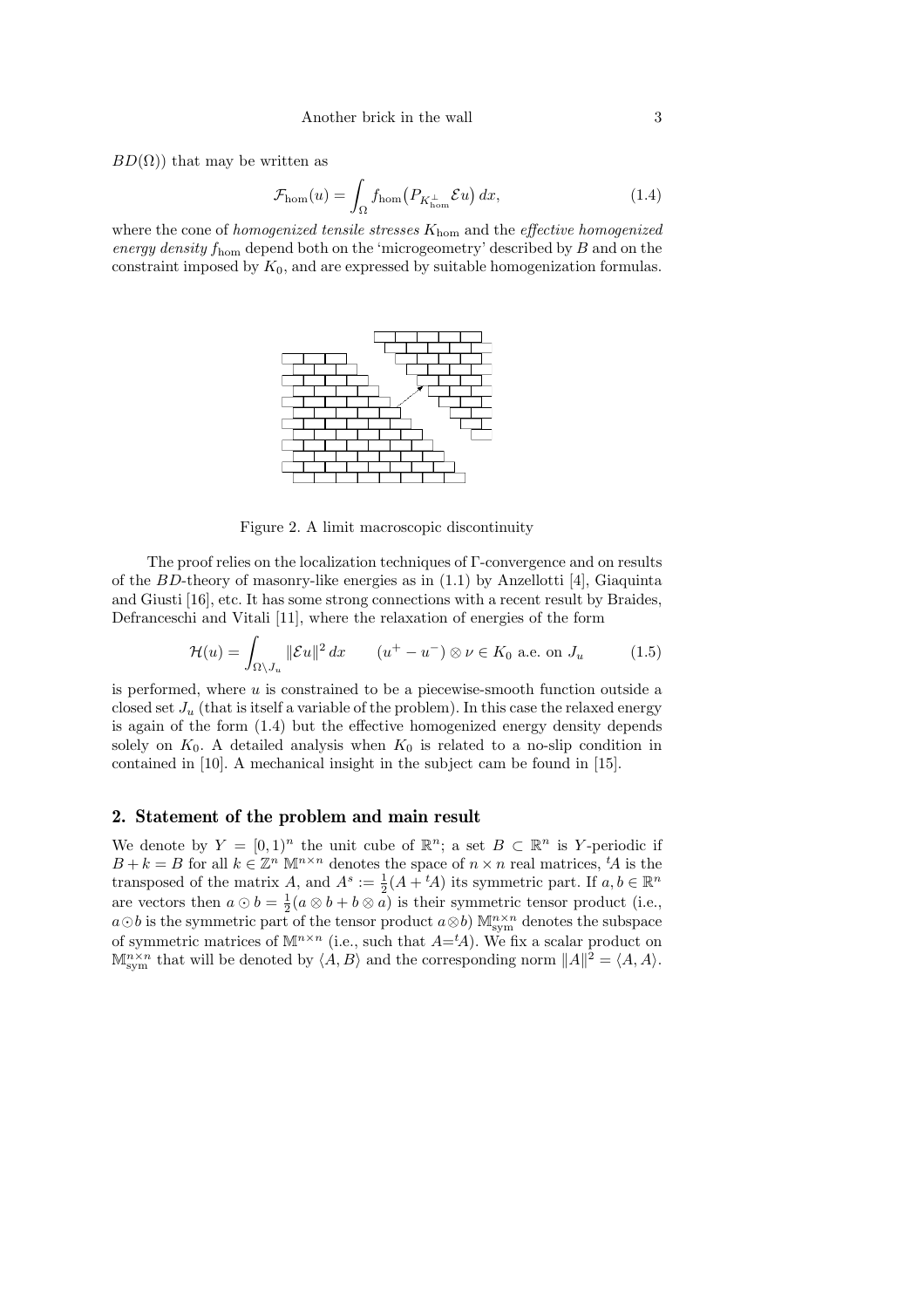$\mathcal{M}(\Omega;\mathbb{M}^{n\times n})$  is the set of  $\mathbb{M}^{n\times n}$ -valued measures on  $\Omega$  with finite total variation. We will use standard notation for Lebesgue and Sobolev spaces.

The space  $BD(\Omega)$  is defined by

$$
BD(\Omega) = \{ u \in L^1(\Omega; \mathbb{R}^n) : Eu \in \mathcal{M}(\Omega; \mathbb{M}^{n \times n}) \},
$$

where Eu is the linearized strain tensor, whose entries are defined by  $E_{ij}u =$  $\frac{1}{2}(D_i u_j + D_j u_i)$ , where  $Du$  denotes the distributional gradient of u. For the measure Eu the Radon-Nikodym decomposition  $Eu = \mathcal{E} u dx + E_s u$  holds. For a function  $u \in BD(\Omega)$  the symbol  $J_u$  denotes the set of essential discontinuity points for u; we will denote by  $SBD(\Omega)$  (special functions of bounded deformation) the set of all functions  $u \in BD(\Omega)$  such that  $|E_s u|(\Omega \setminus J_u) = 0$ . For such functions we have the representation

$$
E_s u = (u^+ - u^-) \odot \nu_u \mathcal{H}^{n-1} \sqcup J_u,
$$

where  $\mathcal{H}^k$  is the k-dimensional Hausdorff measure,  $\nu_u$  is the normal to  $J_u$  and  $u^{\pm}$ are the traces of u on both sides of  $J_u$  (see [1], [2]).

We fix a closed rectifiable Y-periodic  $(n-1)$ -dimensional subset B of  $\mathbb{R}^n$  and a closed cone  $K_0$  of  $\mathbb{M}^{n\times n}_{sym}$  contained in  $\{a\odot b : a,b\in\mathbb{R}^n\}$ . We suppose that  $K_0$ satisfies the following condition:

$$
a \odot (b + c) \in K_0 \text{ whenever } a \odot b \text{ and } a \odot c \in K_0. \tag{2.1}
$$

A possible choice for  $K_0$  is the set  $\{a \odot b : a, b \in \mathbb{R}^n, \langle a, b \rangle \ge 0\}.$ 

Let  $\Omega$  be a bounded open subset of  $\mathbb{R}^n$ . For all  $\varepsilon > 0$  we define

$$
\mathcal{U}_{\varepsilon}(\Omega) = \{ u \in SBD(\Omega) : J_u \subseteq \varepsilon B, (u^+ - u^-) \odot \nu_u \in K_0 \mathcal{H}^{n-1} - \text{a.e.} \},
$$

the set of all special functions with bounded deformation whose discontinuity set is contained in  $\epsilon B$  and such that the density of their singular part belongs to the cone  $K_0$ .

In this paper we deal with the homogenization of integral functionals  $F_{\varepsilon}(u)$ :  $BD(\Omega) \rightarrow [0, +\infty]$  of the form

$$
F_{\varepsilon}(u) = \begin{cases} \int_{\Omega} ||\mathcal{E}u||^2 dx & \text{if } u \in \mathcal{U}_{\varepsilon}(\Omega) \\ +\infty & \text{otherwise,} \end{cases}
$$
 (2.2)

More precisely, we will study the asymptotic behaviour of  $F_{\varepsilon}$  as  $\varepsilon \to 0$  in the sense of Γ-convergence, with respect to the  $L^2$  convergence on  $BD(\Omega) \cap L^2(\Omega;\mathbb{R}^n)$ .

We define the *homogenized energy density* as

$$
f_{\text{hom}}(A) = \inf \Biggl\{ \int_Y \|\mathcal{E}u\|^2 dx : u \in BD_{\text{loc}}(\mathbb{R}^n),
$$
  

$$
J_u \subseteq B, (u^+ - u^-) \odot \nu_u \in K_0, u - Ax \ Y - \text{periodic} \Biggr\}, \quad (2.3)
$$

and the corresponding kernel

$$
K_{\text{hom}} = \{ A \in \mathbb{M}^{n \times n} : f_{\text{hom}}(A) = 0 \}.
$$
 (2.4)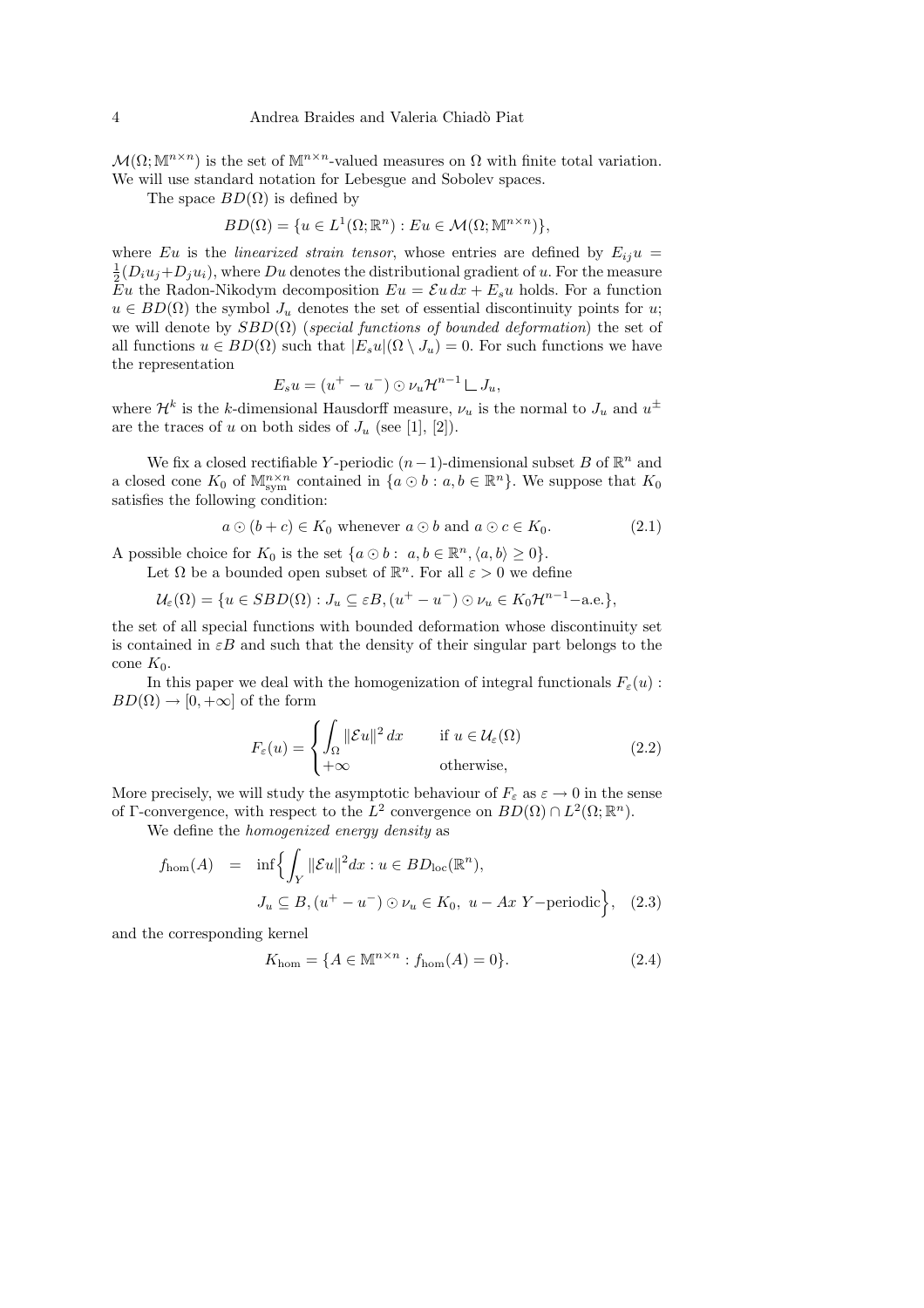The orthogonal cone  $K_{\text{hom}}^{\perp}$  is defined by

$$
K_{\text{hom}}^{\perp} = \{ B \in \mathbb{M}^{n \times n}_{\text{sym}} : \langle A, B \rangle \le 0 \text{ for all } A \in K_{\text{hom}} \}
$$

We will prove the following result.

**Theorem 2.1.** Suppose that the function  $f_{\text{hom}}$  satisfies

$$
f_{\rm hom}(A) = f_{\rm hom}\big(P_{K^{\perp}_{\rm hom}}A\big),\tag{2.5}
$$

and that it is a convex function on  $K^{\perp}_{\text{hom}}$ ; then the family  $F_{\varepsilon}$   $\Gamma$ -converges to F where

$$
F(u) = \begin{cases} \int_{\Omega} f_{\text{hom}}(Du)dx & \text{if } u \in \mathcal{U}_{hom}(\Omega) \\ +\infty & \text{otherwise,} \end{cases}
$$
 (2.6)

where

$$
\mathcal{U}_{\text{hom}} = \{ u \in BD(\Omega) : P_{K_{\text{hom}}^{\perp}}(E_s u) = 0 \}. \tag{2.7}
$$

Note that by Korn's inequality indeed all functions in  $\mathcal{U}_{\varepsilon}(\Omega)$  belong to  $H^{1}(\Omega')$  $\varepsilon B$ ) for all  $\Omega' \subset\subset \Omega$ .

Example. Our theorem applies to a number of model geometries described as follows. For the sake of simplicity we treat the two-dimensional case only.

The simplest geometry is given by taking as  $B$  the square lattice

$$
B_1 = \{ (x, y) \in \mathbb{R}^2 : x \in \mathbb{Z} \text{ or } y \in \mathbb{Z} \}.
$$

The usual brick-wall structure can be parameterized by

 $B_2 = \{(x, y) : 2y \in \mathbb{Z}\} \cup \{(x, y) : [2y] \text{ even}, x \in \mathbb{Z}\} \cup \{(x, y) : [2y] \text{ odd}, x + 1/2 \in \mathbb{Z}\}\$ (see Fig.3 (a) and  $(b)$ ).

Note that in both cases we have that  $\nu \in {\pm e_1, \pm e_2}$   $\mathcal{H}^1$ -a.e. on B.

We can consider the two cones of matrices

$$
K_1 = \{a \odot b : a = \lambda b, \ \lambda \ge 0\}
$$

and

$$
K_2 = \{a \odot b : \langle a, b \rangle \ge 0\}.
$$

Correspondingly, we have four cases in which  $f_{\text{hom}}$  can be easily described.

(1) When considering the geometry given by  $B = B_1$  and  $K_0 = K_1$  the function  $f_{\text{hom}}$  is given on symmetric matrices by

$$
f_{\text{hom}}\begin{pmatrix} a & b \\ b & c \end{pmatrix} = (a_-)^2 + b^2 + (c_-)^2,
$$

the minimum in problem (2.3) being given by the function  $u(x, y) = (-a_{-}x +$  $by, -c_{-}y + bx)$ . The corresponding kernel is

$$
K_{\rm hom}=\Bigl\{\begin{pmatrix}a&0\\0&c\end{pmatrix}:\ a\geq 0,\ c\geq 0\Bigr\}.
$$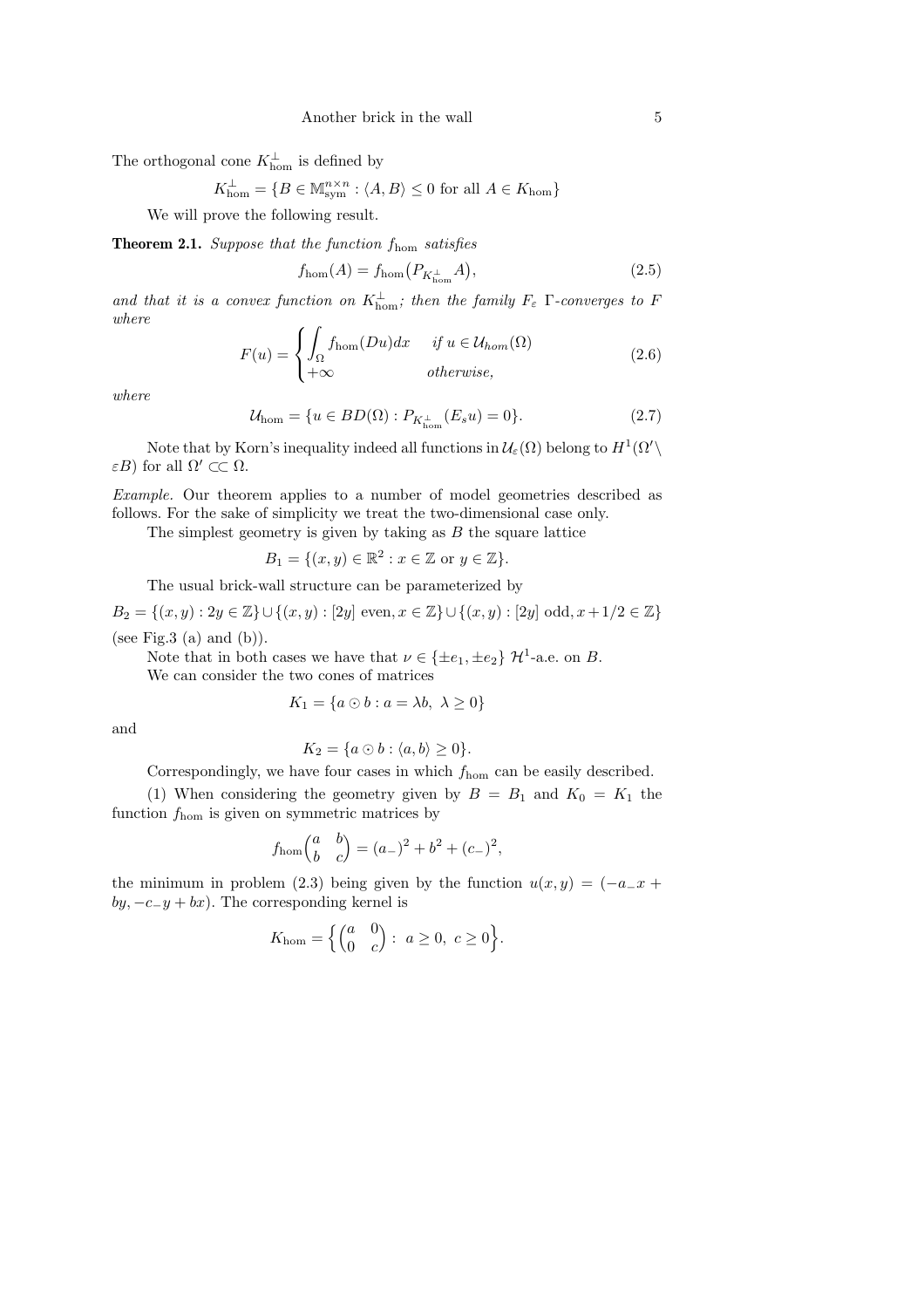

Figure 3. The geometries of the example and related zero-energy displacements

(2) If  $B = B_2$  and  $K_0 = K_1$  the function  $f_{\text{hom}}$  is given on symmetric matrices by

$$
f_{\text{hom}}\begin{pmatrix} a & b \\ b & c \end{pmatrix} = a^2 + b^2 + (c_-)^2,
$$

a minimum in problem (2.3) being given by the function  $u(x, y) = (ax + by, -c - y +$  $bx$ ). The corresponding kernel is

$$
K_{\text{hom}} = \left\{ \begin{pmatrix} 0 & 0 \\ 0 & c \end{pmatrix} : c \ge 0 \right\}.
$$

(3) In the two remaining cases with  $K_0 = K_2$  the function  $f_{\text{hom}}$  is given on symmetric matrices by

$$
fhom\begin{pmatrix} a & b \ b & c \end{pmatrix} = (a_-)^2 + (c_-)^2.
$$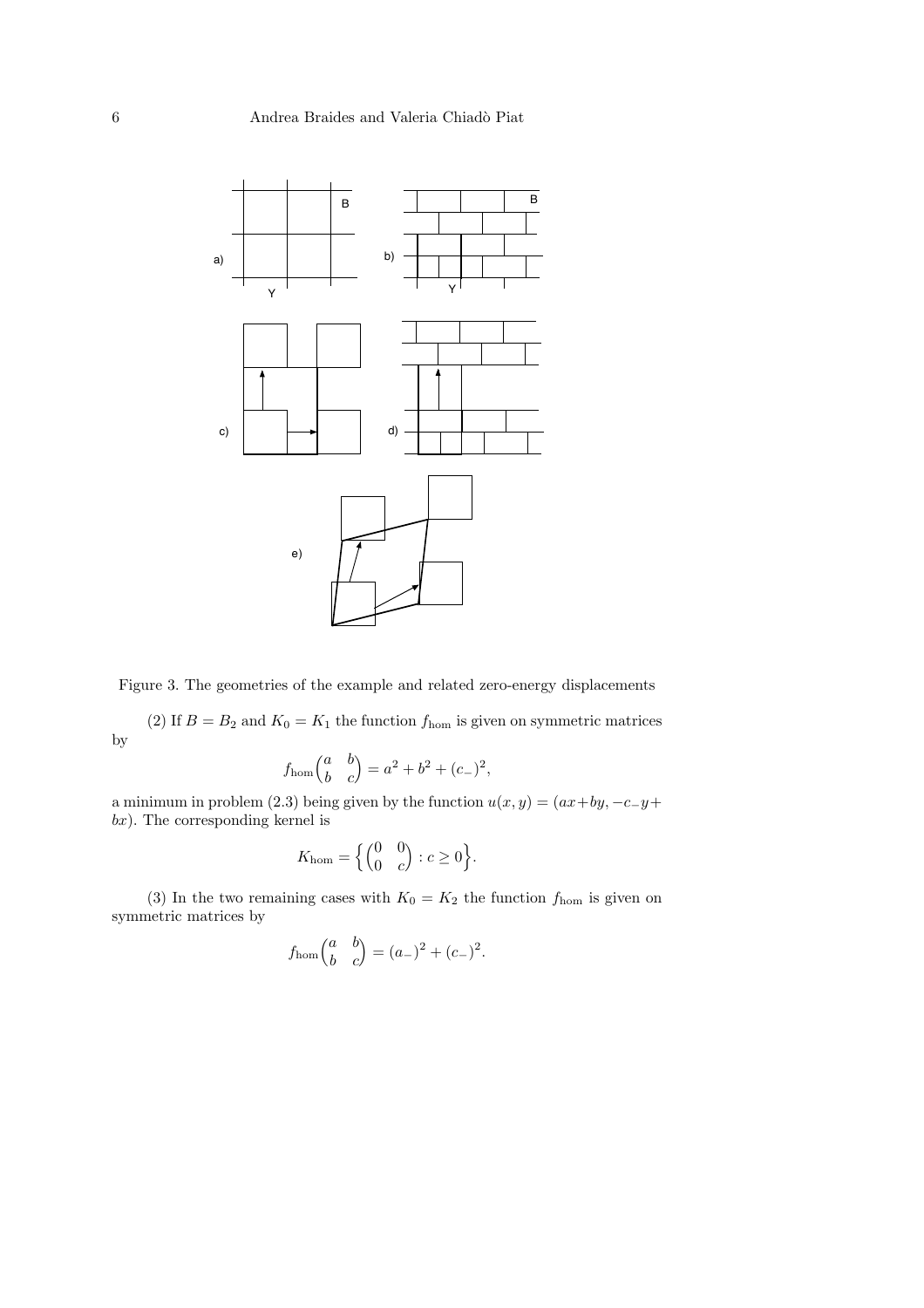The corresponding kernel is

$$
K_{\text{hom}} = \left\{ \begin{pmatrix} a & b \\ b & c \end{pmatrix} : a \ge 0, \ c \ge 0 \right\}.
$$

In the case  $B = B_1$  the minimum in problem (2.3) is given by the function  $u(x, y) =$  $(-a_{-}x, -c_{-}y)$ , and similarly in the case  $B = B_2$ .

In Fig. 3 (c)–(e) we have pictured three displacement fields with zero energy, related to case  $(1)$ –(3), respectively. The area with a thick contour represents the image of Y through  $I + A$ .

## 3. Proof of the result

The result can be proven in part following the usual localization methods of Γconvergence, and in part using recent (and less recent) results on energies defined on BD with constraints on the strain. The proof can be divided into three steps: 1) existence and representation of the Γ-limit on  $H^1(\Omega;\mathbb{R}^n); 2)$  Γ-liminf inequality by a convolution argument and translation invariance; 3) Γ-limsup inequality by density.

Step 1. As customary, we localize the energies on open subsets U of  $\Omega$  by setting

$$
F_{\varepsilon}(u,U) = \begin{cases} \int_{U \setminus \varepsilon B} ||\mathcal{E}u||^2 dx & \text{if } u \in \mathcal{U}_{\varepsilon}(\Omega) \\ +\infty & \text{otherwise.} \end{cases}
$$
(3.1)

By a density argument we may assume that the Γ-limit  $F(u, U)$  exists for all u and for  $U$  in a dense class  $D$  of open sets (e.g. all polyrectangles with rational vertices). The extension of such a set function  $F(u, \cdot)$  can be proved to be a measure (the crucial point is to prove the subadditivity with respect to the set variable; this can be done as in [11] Step 5 in the proof of Theorem 5.1). By comparing (the extension of) F with the pointwise limit on  $H^1(\Omega;\mathbb{R}^n)$  we have that

$$
F(u, U) \le \int_U \|\mathcal{E}u\|^2 dx \le c \int_U |Du|^2 dx;
$$

hence we may apply the usual integral representation theorems on  $H^1(\Omega;\mathbb{R}^n)$  (see [9] Section 9, [12]) to conclude that there exists a function  $f$  such that

$$
F(u, U) = \int_U f(x, Du) \, dx.
$$

It is easily seen that indeed  $f(x, Du)$  does not depend on x (see e.g. [9] Proposition 14.3). Moreover, f depends only on the symmetric part of the gradient; i.e.,  $f(A)$  =  $f(B)$  whenever  $A^s = B^s$ . In fact, If  $u_{\varepsilon} \to Ax$  is a sequence in  $\mathcal{U}_{\varepsilon}(\Omega)$  such that

$$
|\Omega|f(A) = \lim_{\varepsilon \to 0^+} F_{\varepsilon}(u_{\varepsilon}),
$$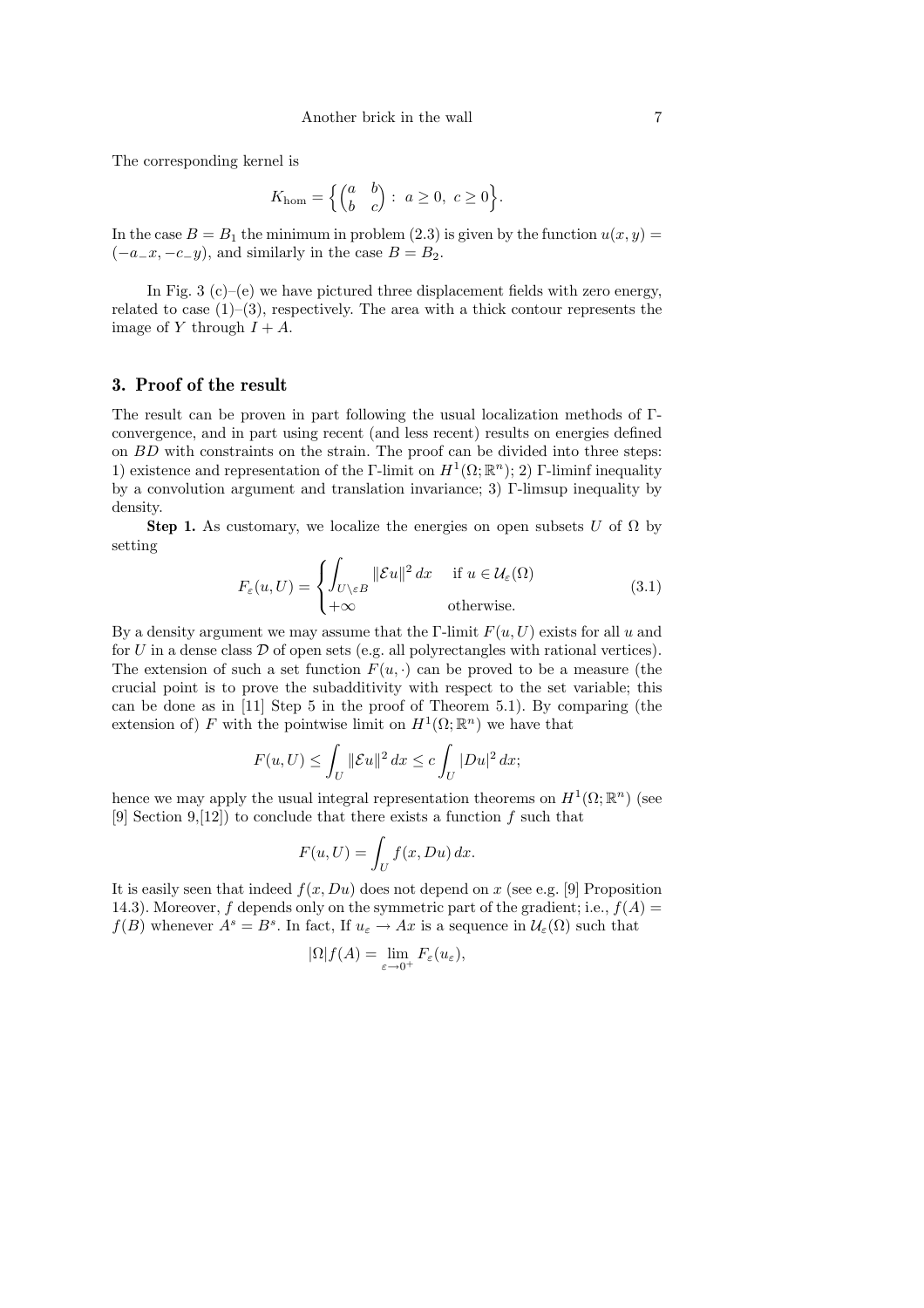then we may set  $v_{\varepsilon} = u_{\varepsilon} + (B - A)x$  and note that  $v_{\varepsilon} \in \mathcal{U}_{\varepsilon}(\Omega)$ ,  $v_{\varepsilon} \to Bx$  and  $Ev_{\varepsilon}=Eu_{\varepsilon}$ , so that

$$
|\Omega|f(B) \leq \liminf_{\varepsilon \to 0^+} F_{\varepsilon}(v_{\varepsilon}) = \lim_{\varepsilon \to 0^+} F_{\varepsilon}(u_{\varepsilon}) = |\Omega|f(A).
$$

Hence, we have  $f(B) \le f(A)$  and by symmetry  $f(B) = f(A)$ .

It remains then to check that  $f$  is given by the homogenization formula  $(2.3)$ . To this end, choose  $U = (0,1)^n$ , and a sequence  $u_{\varepsilon} \to Ax$  in  $\mathcal{U}_{\varepsilon}((0,1)^n)$  such that

$$
f(A) = \lim_{\varepsilon \to 0^+} F_{\varepsilon}(u_{\varepsilon}).
$$
\n(3.2)

Fix  $\delta > 0$  and define  $\varphi(y) = \left(\frac{1}{\delta} \text{dist}(y, \partial Y)\right) \wedge 1$  and  $S_{\delta} = \{y \in Y : \text{dist}(y, \partial Y)\right) <$ δ}. Set

$$
v_{\varepsilon} = \varphi u_{\varepsilon} + (1 - \varphi)Ax,
$$

and note that

$$
(v_{\varepsilon}^+ - v_{\varepsilon}^-) \odot \nu_{v_{\varepsilon}} = \varphi(u_{\varepsilon}^+ - u_{\varepsilon}^-) \odot \nu_{u_{\varepsilon}}
$$

on  $\epsilon B$ , so that  $v_{\epsilon} \in \mathcal{U}_{\epsilon}((0,1)^n)$ . We extend  $v_{\epsilon}$  to a function defined on  $\epsilon[\frac{1}{\epsilon}+1]Y$ ( $[t]$  is the integer part of t) by setting

$$
w_{\varepsilon}(y) = \begin{cases} v_{\varepsilon}(y) & \text{if } y \in Y \\ Ay & \text{if } y \in \varepsilon\left[\frac{1}{\varepsilon} + 1\right]Y \setminus Y. \end{cases}
$$

The function  $w_{\varepsilon}$  is then extended to all  $\mathbb{R}^n$  by requiring that  $w_{\varepsilon}(y) - Ay$  be  $\varepsilon[\frac{1}{\varepsilon}+1]Y$  periodic. If we set

$$
z_{\varepsilon}(y) = \frac{1}{\varepsilon} \sum_{k \in \{0, \ldots, \lceil \frac{1}{\varepsilon} \rceil\}^n} w_{\varepsilon}(\varepsilon y + \varepsilon k),
$$

then  $z_{\varepsilon}$  is Y-periodic and ad admissible test function for the computation of  $f_{\text{hom}}(A)$ . By the periodicity of  $w_{\varepsilon}$  and Jensen's inequality we have

$$
f_{\text{hom}}(A) \leq \int_{Y} ||\mathcal{E}z_{\varepsilon}||^{2} dy
$$
  
\n
$$
= \frac{1}{\varepsilon^{n}[\frac{1}{\varepsilon} + 1]^{n}} \int_{\varepsilon[\frac{1}{\varepsilon} + 1]Y} ||\mathcal{E}z_{\varepsilon}||^{2} dy \leq \frac{1}{\varepsilon^{n}[\frac{1}{\varepsilon} + 1]^{n}} \int_{\varepsilon[\frac{1}{\varepsilon} + 1]Y} ||\mathcal{E}w_{\varepsilon}||^{2} dy
$$
  
\n
$$
\leq \int_{Y} ||\mathcal{E}v_{\varepsilon}||^{2} + ||A^{s}|| (\varepsilon^{n}[\frac{1}{\varepsilon} + 1]^{n} - 1).
$$
 (3.3)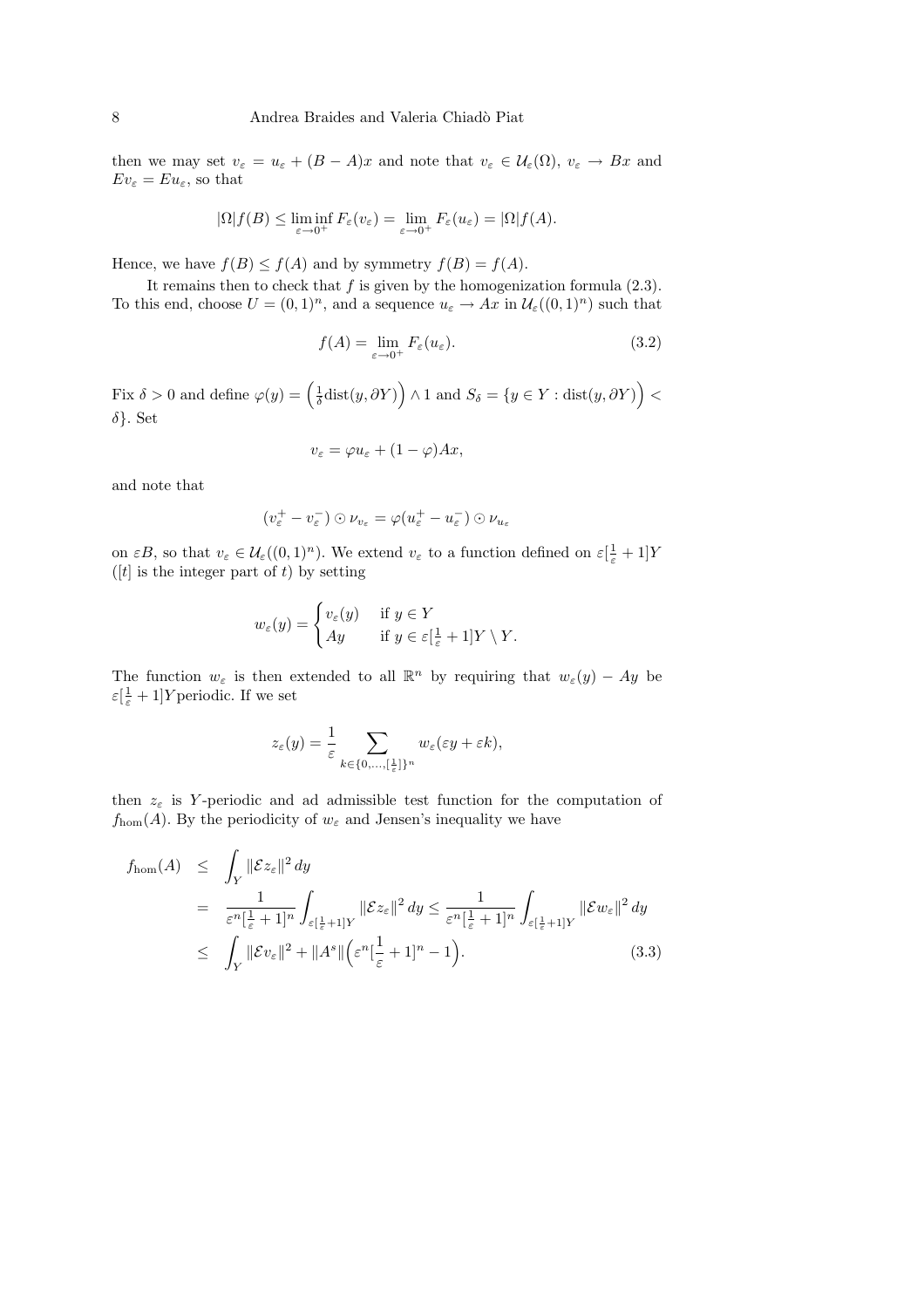We then have to estimate this last term. Let  $\eta > 0$ ; we have (for a suitable constant  $c_n$ )

$$
\int_{(0,1)^n} ||\mathcal{E}v_{\varepsilon}||^2 dy = \int_{(0,1)^n \setminus S_\delta} ||\mathcal{E}u_{\varepsilon}||^2 dy
$$
  
+ 
$$
\int_{S_\delta} ||\varphi \mathcal{E}u_{\varepsilon} + (1 - \varphi)A^s + D\varphi \odot (u_{\varepsilon} - Ay) ||^2 dy
$$
  

$$
\leq (1 + \eta) \int_{(0,1)^n} ||\mathcal{E}u_{\varepsilon}||^2 dy
$$
  
+ 
$$
c_{\eta} |S_{\delta}|| |A^s||^2 + c_{\eta} \frac{1}{\delta^2} \int_{(0,1)^n} |u_{\varepsilon} - Ay|^2 dy.
$$

By letting first  $\varepsilon \to 0^+$ ,  $\delta \to 0^+$  and  $\eta \to 0^+$  we get

$$
\limsup_{\varepsilon \to 0^+} \int_{(0,1)^n} \|\mathcal{E}v_{\varepsilon}\|^2 dy \le \limsup_{\varepsilon \to 0^+} \int_{(0,1)^n} \|\mathcal{E}u_{\varepsilon}\|^2 dy,
$$
\n(3.4)

so that, by (3.3), (3.4) and (3.2),

$$
f_{\text{hom}}(A) \le \liminf_{\varepsilon \to 0^+} \int_Y \|\mathcal{E}z_{\varepsilon}\|^2 dy \le \lim_{\varepsilon \to 0^+} \int_Y \|\mathcal{E}u_{\varepsilon}\|^2 dy \le f(A).
$$

The converse inequality is obtained by estimating  $f(A)$  using the liminf inequality of Γ-convergence upon choosing  $u_{\varepsilon} \to Ay$  of the form  $u_{\varepsilon}(x) = \varepsilon u(x/\varepsilon)$ , where u is an admissible test function for (2.3).

Step 2. To prove the lower-bound inequality we use a convexity method through convolutions (see [14], [9] Section 14.3.2). We first remark that, setting  $u^y(x) = u(x - y)$ , we have that if the Γ-limit  $F(u, U)$  exists then we have

$$
F(u^y, y + U) = F(u, U).
$$

Next, we choose a sequence  $U_k$  converging increasingly to  $\Omega$  with  $U_k \subset\subset \Omega$ , and we suppose (upon subsequences) that

$$
F(u, U) = \Gamma \cdot \lim_{j} F_{\varepsilon_j}(u, U)
$$

for all  $U = U_k$  and for  $U = \Omega$  (this is not restrictive upon enlarging the class  $\mathcal{D}$ above). By Step 1 we have that

$$
F(u, U) = \int_U f_{\text{hom}}(\mathcal{E}u) \, dx
$$

on such  $U$ . By hypothesis  $(2.5)$  we may also write

$$
F(u, U) = \int_U f_{\text{hom}} \left( P_{K_{\text{hom}}^\perp} \mathcal{E} u \right) dx.
$$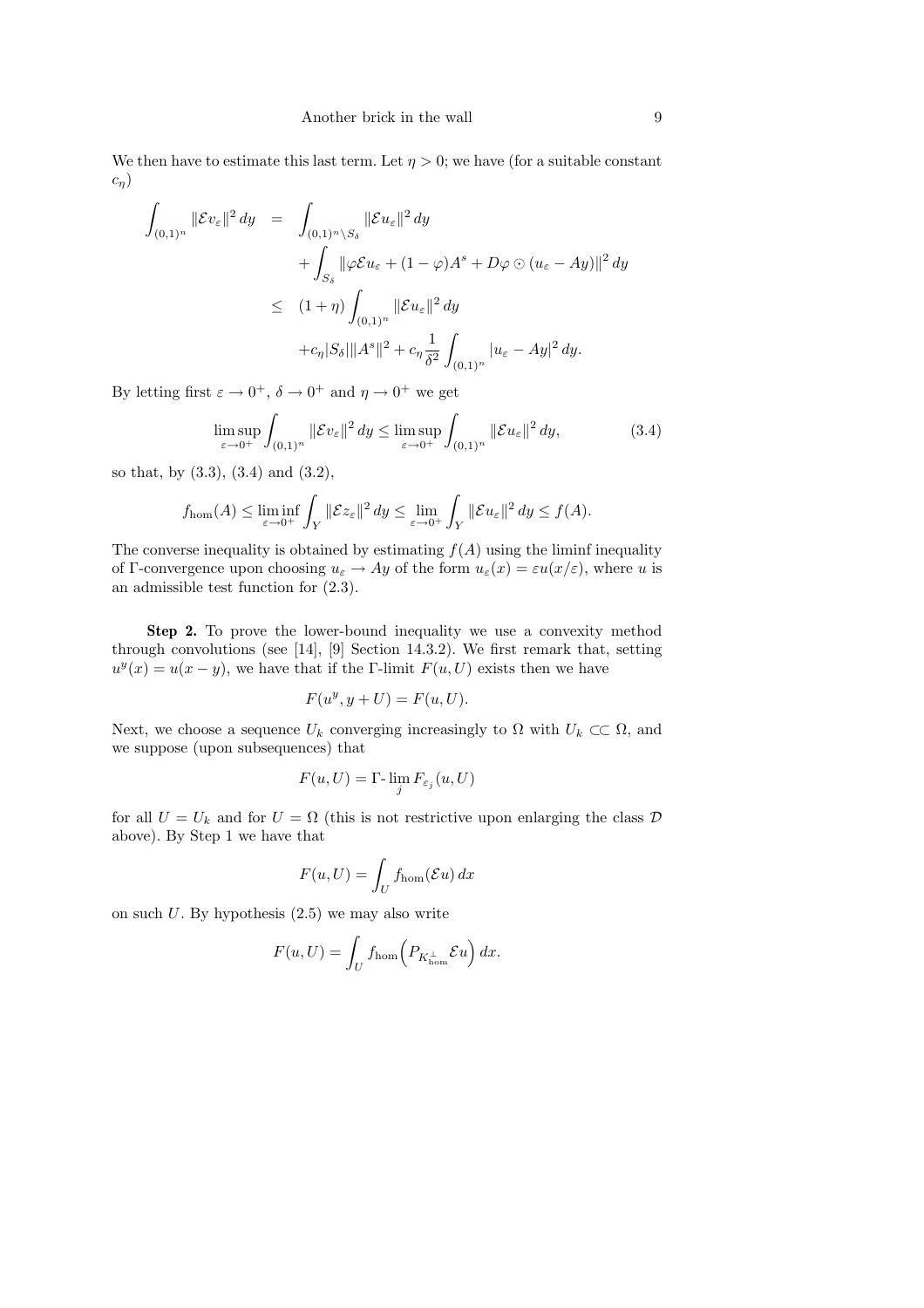Let  $\rho_j$  be a sequence of mollifiers with supports in  $B_{1/j}(0)$ . We then have

$$
F_{\#}(\rho_j * u, U_k) = F(\rho_j * u, U_k)
$$
  
\n
$$
\leq \int_{B_{1/j}(0)} \rho_j(y) F(u^y, U_k) dy
$$
  
\n
$$
\leq \int_{B_{1/j}(0)} \rho_j(y) F(u, \Omega) dy = F(u, \Omega).
$$

By [4, 11] the functional

$$
F_{\#}(u, U) = \begin{cases} \int_{U} f_{\text{hom}}(P_{K_{\text{hom}}^{\perp}} \mathcal{E}u) dx & \text{if } P_{K_{\text{hom}}^{\perp}} \mathcal{E}_{s}u = 0\\ +\infty & \text{otherwise} \end{cases}
$$

is weakly lower semicontinuous on BD. We can then pass to the limit as  $j \to +\infty$ to obtain

$$
F_{\#}(u, U_k) \le \liminf_j F_{\#}(\rho_j * u, U_k) \le F(u, \Omega).
$$

We may then take the supremum in  $k$  to get

$$
F_{\#}(u,\Omega) \le F(u,\Omega).
$$

By the arbitrariness of the sequence  $(\varepsilon_i)$  we obtain

$$
F_{\#}(u,\Omega) \leq \Gamma\text{-}\liminf_{\varepsilon \to 0^+} F_{\varepsilon}(u,\Omega).
$$

Note in particular that  $F(u, \Omega) = +\infty$  if  $u \notin \mathcal{U}(\Omega)$ .

Step 3. To prove the upper bound we use an approximation result by Anzellotti (see [4] Theorem 10.2) that states that for all  $u \in \mathcal{U}(\Omega)$  there exists a sequence  $u_k \in H^1(\Omega;\mathbb{R}^n)$  converging weakly<sup>\*</sup> to u such that

$$
P_{K^{\perp}_{\text{hom}}}\mathcal{E} u_k\to P_{K^{\perp}_{\text{hom}}}\mathcal{E} u
$$

strongly in  $L^2$ , and hence in particular

$$
F_{\#}(u,\Omega) = \liminf_{k} F_{\#}(u_k,\Omega).
$$

By the lower semicontinuity of the Γ-lim sup we then obtain

$$
\Gamma\text{-}\limsup_{\varepsilon \to 0^+} F_{\varepsilon}(u,\Omega) \leq \liminf_{k} \left( \Gamma\text{-}\limsup_{\varepsilon \to 0^+} F_{\varepsilon}(u_k,\Omega) \right)
$$

$$
= \lim_{k} F_{\#}(u_k,\Omega) = F_{\#}(u,\Omega)
$$

as desired.

 $\Box$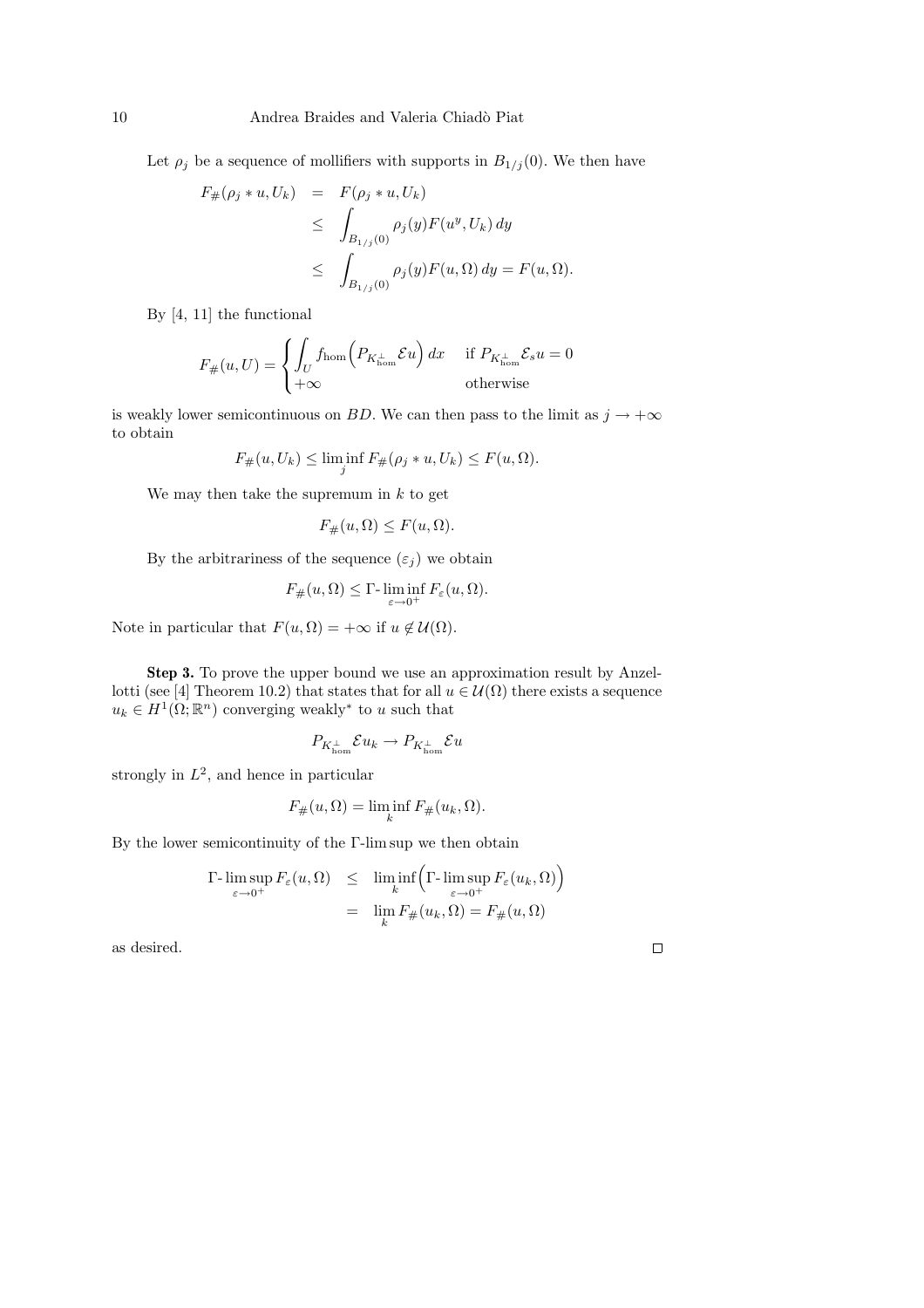## 4. Perspectives

The results presented here lead to various additional questions. One is whether assumption  $(2.5)$  on the effective energy density  $f_{\text{hom}}$  can be altogether dropped, or some general assumptions on the set  $B$  and the cone  $K_0$  can be found that ensure its validity. Another direction of investigation may be adding some energy on the discontinuity set  $B$ , and consider energies of the form

$$
F_{\varepsilon}(u) = \int_{\Omega} ||\mathcal{E}u||^2 dx + \int_{\Omega \cap \varepsilon B} \varphi_{\varepsilon}(u^+ - u^-) d\mathcal{H}^{n-1}
$$

Referring to the sets  $K_1$  and  $K_2$  in the example the functions  $\varphi_{\varepsilon}$  may satisfy different growth conditions when  $u^+ - u^-$  points in the direction of  $\nu$ , mimicking a plastic or an elastic behaviour, and when it is orthogonal to  $\nu$  (to mimic, e.g., friction). In this case the results of the present paper should be integrated with those in [3] (see also [9] Section 18). Furthermore, most of these problems can be rephrased in a nonlinearly elastic framework, where some of the analog of the results in [10, 11] are still to be proved. Part of these questions will be addressed in [8].

### References

- [1] L. Ambrosio, A. Coscia and G. Dal Maso. Fine properties of functions with bounded deformation. Arch. Ration. Mech. Anal. 139 (1997), 201–238.
- [2] L. Ambrosio, N. Fusco and D. Pallara, Functions of Bounded Variation and Free Discontinuity Problems, Oxford University Press, Oxford, 2000.
- [3] N. Ansini, A. Braides and V. Chiadò Piat. Homogenization of periodic multidimensional structures. *Boll. Un. Mat. Ital.* 2-B (1999), 735–758.
- [4] G. Anzellotti. A class of convex non-coercive functionals and masonry-like materials. Ann. Inst. H. Poincaré, Anal. Nonlin. 2 (1985), 261–307
- [5] G. Anzellotti and M. Giaquinta, Existence of the displacements field for an elastoplastic body subject to Hencky's law and von Mises yield condition, Manuscripta *Math.* **32** (1980), 101-136.
- [6] G. Anzellotti and M. Giaquinta, On the existence of the fields of stresses and displacements for an elasto-perfectly plastic body in static equilibrium, J. Math. Pures Appl. 61 (1982), 219–244.
- [7] A. Braides, Γ-convergence for Beginners, Oxford University Press, Oxford, 2002.
- [8] A. Braides and V. Chiadò Piat, Another brick in the wall, Part II, In preparation.
- [9] A. Braides and A. Defranceschi, Homogenization of Multiple Integrals, Oxford University Press, Oxford, 1998.
- [10] A. Braides, A. Defranceschi and E. Vitali. A relaxation approach to Hencky's plasticity. Appl. Math. Optim. 35 (1997), 45–68
- [11] A. Braides, A. Defranceschi and E. Vitali. Relaxation of elastic energies with free discontinuities and constraints on the strain. Ann Scuola Norm Sup. Pisa  $(V)$  1 (2002), 275–317.

.